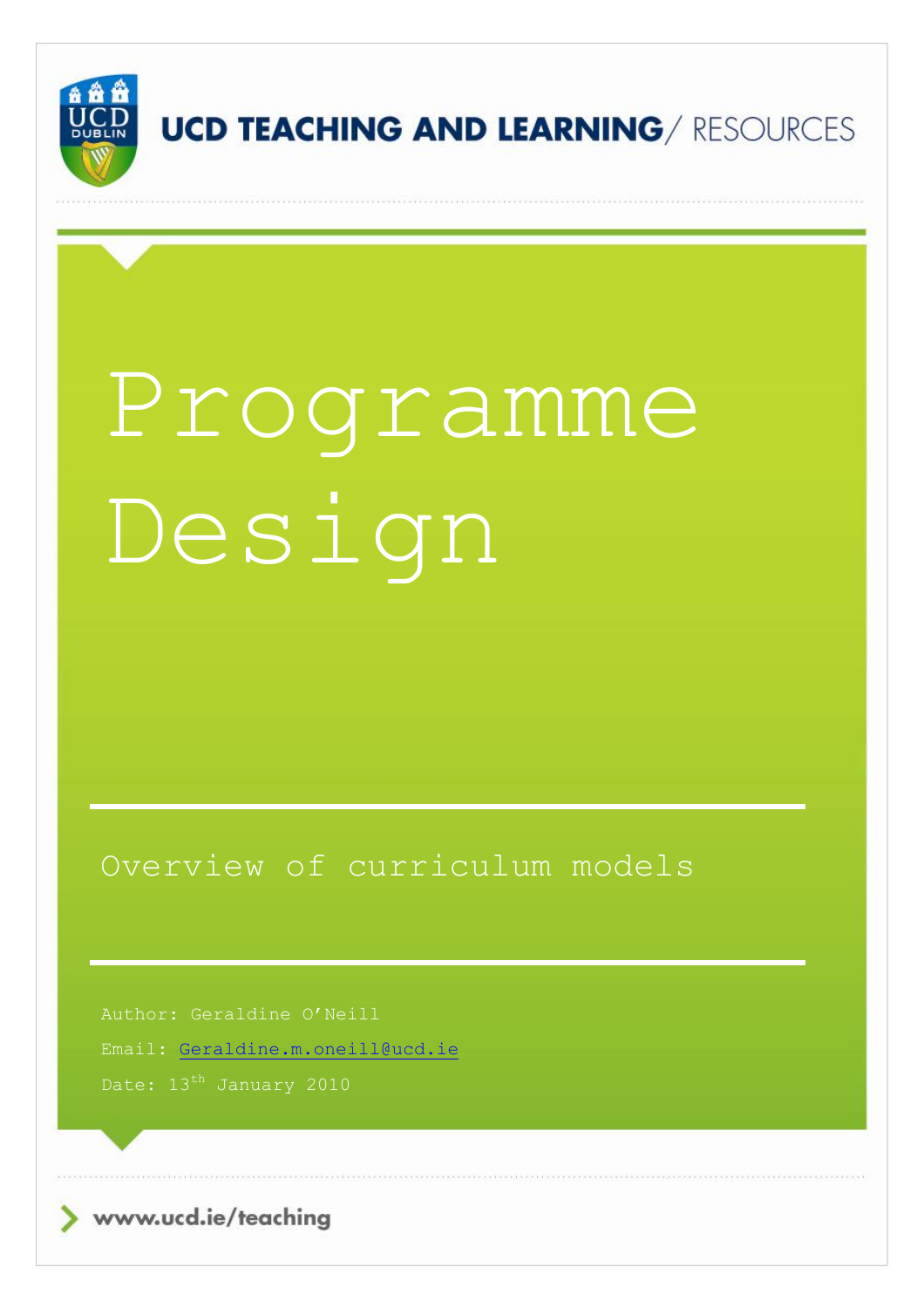### **Overview of curriculum models**

Ornstein and Hunkins (2009, p15) contend that curriculum development encompasses how a 'curriculum is planned, implemented and evaluated, as well as what people, processes and procedures are involved..'. Curriculum models help designers to systematically and transparently map out the rationale for the use of particular teaching, learning and assessment approaches. Ornstein and Hunkins (2009) suggest that although curriculum development models are technically useful, they often overlook the human aspect such as the personal attitudes, feelings, values involved in curriculum making. Therefore they are not a recipe and should not be a substitute for using your professional and personal judgement on what is a good approach to enhancing student learning.

A commonly described, maybe slight simplistic version of two polarised curriculum models are those referred to by many authors as the 'Product Model' and the 'Process Model'. Neary (2003a, p39) describes these as one which emphasises *'plans and intentions (*The Product Model) *and one which emphasises activities and effects'* (The Process Model) (See Table 1 below).



#### **Table 1: The Product and Process Models of Curriculum Development.**

The product model can be traced to the work of the writings of Tyler (1949) who greatly influenced curriculum development in America (O'Neill, 2010).

*'Models that developed out of Tyler's work, such as Popham and Baker (1970), were criticised for their over emphasis on learning objectives and were viewed as employing very technical, means-to-end reasoning. The higher education context in Europe, which has been strongly influenced by the 1999 Bologna Declaration (European Commission, 2009), uses a model not dissimilar to Tyler's work'* (O'Neill, 2010, In Press).

The product model, however, has been valuable in developing and communicating transparent outcomes to the student population and has moved emphasis away from lists of content. Recent literature in this area suggests that in using this model, care should be taken not to be overly prescriptive when writing learning outcomes (Gosling, 2009;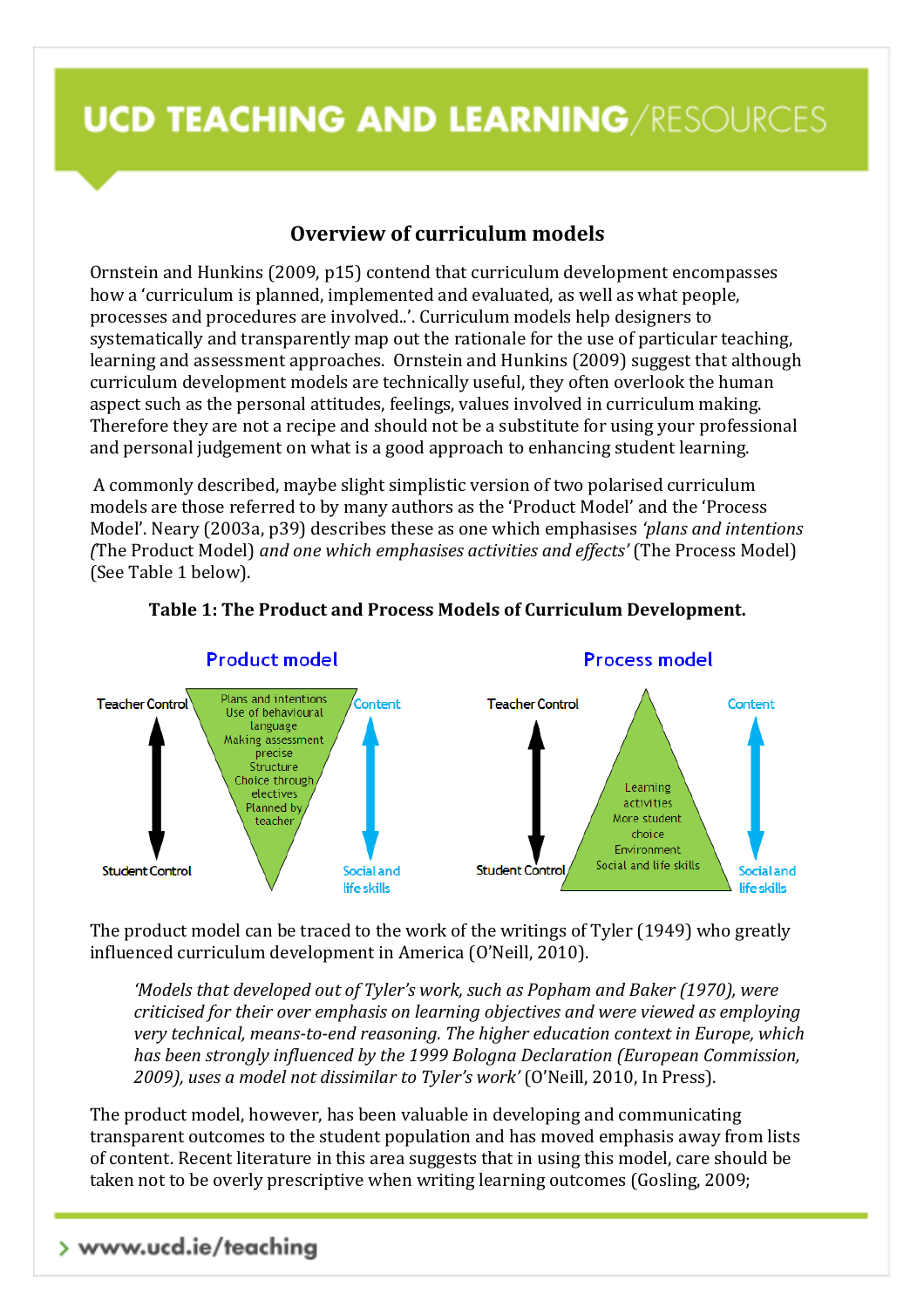Hussey & Smith, 2008; Maher, 2004; Hussey & Smith, 2003). For example, Hussey and Smith (2003, p367) maintain that:

*'accepting that student motivation is an essential element in learning, we propose that those who teach should begin to reclaim learning outcomes and begin to frame them more broadly and flexibly, to allow for demonstrations and expressions of appreciation, enjoyment and even pleasure, in the full knowledge that such outcomes pose problems for assessment'*.

Knight (2001) expresses the advantages of a more Process model of curriculum planning in comparison to the Product. He notes it makes sense to plan curriculum in this intuitive way, reassured by the claim from complexity theory that what matters is getting the ingredients— the processes, messages and conditions— right and trusting that good outcomes will follow. This suggests that when working in a more product model of learning outcomes, it may be more valuable to first consider what it is you are really trying to achieve in your teaching/learning activities and to then write your programme and/or module learning outcomes.

In addition to the Process and Product model, there are a range of different more specific models that individually or collectively could suit your programme design. Some of the curriculum models have grown out of different educational contexts, such as 2nd level, Higher and Adult Education. However, many are transferable across the different areas. Some are described as 'models' and as they become more specific they may be referred to 'designs', i.e. subject-centred designs. Table 2 gives an overview of some of these models.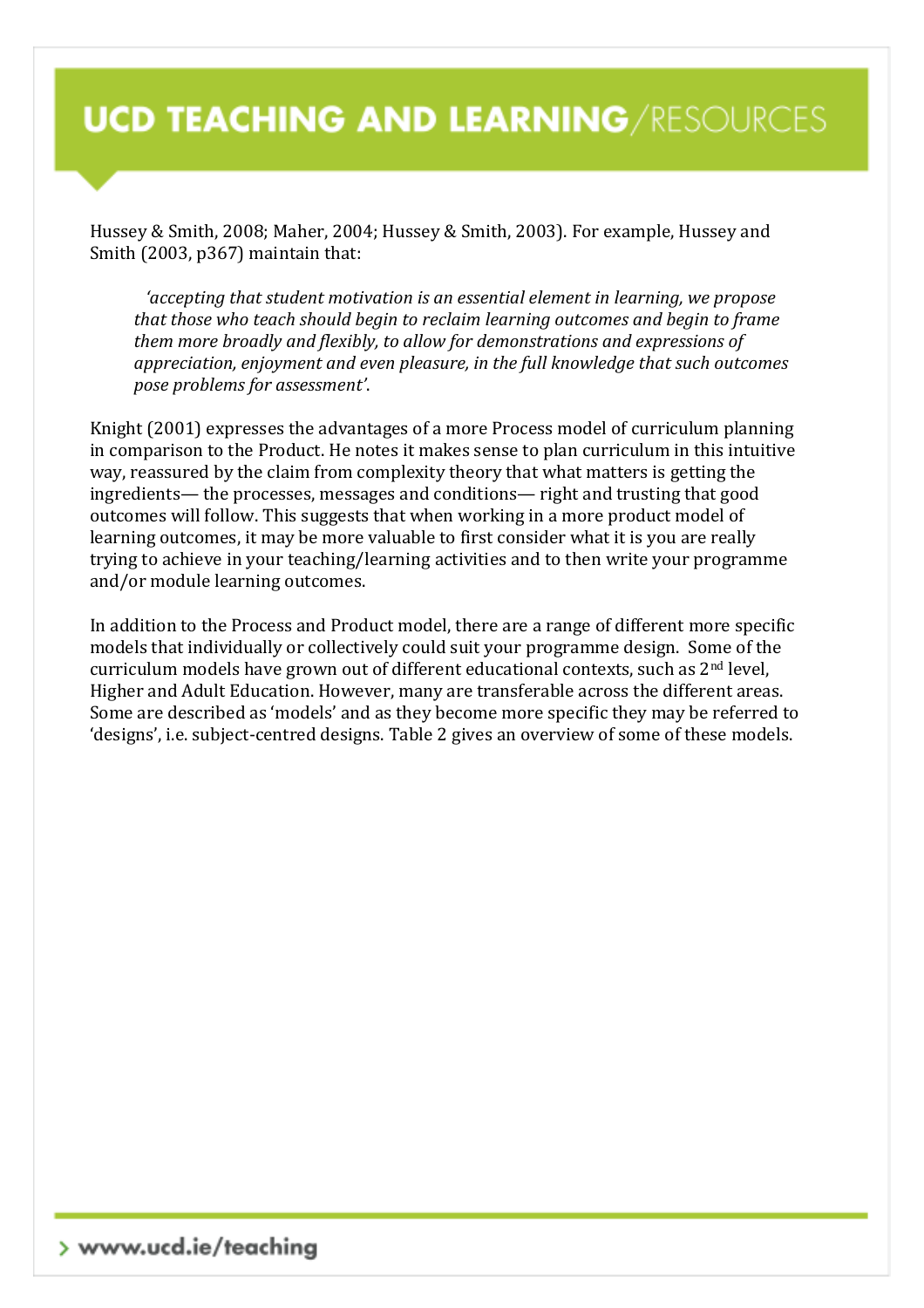#### **Table 2: An Overview of the Curriculum Models.**

Table of 'Overview of Curriculum Development Model' (Centre for Teaching and Learning, G.O'Neill)

| <b>CURRICULUM DEVELOPMENT MODELS (SOMETIMES CALLED 'DESIGNS')</b> |                                              |                                                                                    |                                                                          |                                                 |                                                                                 |  |
|-------------------------------------------------------------------|----------------------------------------------|------------------------------------------------------------------------------------|--------------------------------------------------------------------------|-------------------------------------------------|---------------------------------------------------------------------------------|--|
| <b>HE Literature</b>                                              | $2^{\text{no}}$ Level                        | 2 <sup>nd</sup> Level Literature                                                   | <b>HE Literature</b>                                                     | 2 <sup>nd</sup> Level Literature                | <b>HE/FE Literature</b>                                                         |  |
|                                                                   | Literature                                   |                                                                                    |                                                                          |                                                 |                                                                                 |  |
| Product <sup>2</sup>                                              | <b>Technical-</b><br>Scientific <sup>1</sup> | <b>Tyler: Four Basic Principles<sup>3</sup></b><br><b>Backward Design (Wiggins</b> | Performance or systems-<br>based approach <sup>3</sup>                   |                                                 | <b>Constructive Alignment</b> <sup>®</sup><br>Graduate<br>Attributes/Competency |  |
|                                                                   |                                              | & McTighe,) <sup>1</sup>                                                           | <b>Traditional or Discipline</b>                                         |                                                 | Based (see also Fink <sup>3</sup> )                                             |  |
|                                                                   |                                              |                                                                                    | <b>Based Curriculum (Structure</b><br>of knowledge/subject) <sup>2</sup> | <b>Subject-Centred Designs<sup>4</sup></b>      | Broad Fields <sup>4</sup><br>Discipline Based <sup>®</sup>                      |  |
|                                                                   |                                              |                                                                                    | Cognitive Approach <sup>3</sup>                                          |                                                 | <b>Correlation Designs<sup>4</sup></b>                                          |  |
|                                                                   |                                              | <b>Cognitive Thought Model</b><br>(Lakoff & Nunez) <sup>1</sup>                    | Social-constructivist                                                    |                                                 | <b>Conceptual clusters Design</b>                                               |  |
|                                                                   |                                              |                                                                                    | approach<br>Threshold Concepts <sup>7</sup>                              |                                                 | <b>Theme Based Curriculum</b>                                                   |  |
| Process <sup>4</sup>                                              | Non-Technical <sup>1</sup>                   | <b>The Deliberation Model:</b><br>Conversational approaches <sup>3</sup>           | <b>Experiential or personal</b><br>relevance <sup>3</sup>                | <b>Learner-Centered</b><br>Design <sup>4</sup>  | <b>Negotiated Curriculum</b>                                                    |  |
|                                                                   |                                              | Post positivism models <sup>1</sup>                                                |                                                                          |                                                 | <b>Process-Based Curriculum</b>                                                 |  |
|                                                                   |                                              |                                                                                    | Social critical approach <sup>3</sup>                                    | <b>Problem-Centered</b><br>Designs <sup>4</sup> | <b>Integrated Curriculum</b><br>Design <sup>5</sup>                             |  |
|                                                                   |                                              |                                                                                    |                                                                          |                                                 | Problem/Enquiry-Based<br>Models                                                 |  |

1= Ornstein & Hunkins (2004, p215); 2= Knight 2001; Neary, 2003; 3= Toohey (2000); 4= Ormstein & Hunkins (2009, p191); 5: Fink (2003). 6=Biggs (2004). 7= Land (2005)

Ornstein and Hunkins (2004) emphasises the importance of planning in curriculum design and they also note that although many curriculum models exist most can be classified as Technical or Non-Technical approaches. This break-down is not dissimilar to the Product/Process break-down of curriculum models. They maintain that these approaches should not be seen as dualistic or as either being positive or negative. In the Technical–Scientific approach, curriculum development is a useful blueprint for structuring the learning environment. The approach has been described as being logical, efficient and effective in delivering education. The Non-Technical, in contrast, has been described as subjective, personal, aesthetic and focuses on the learner (Ornstein & Hunkins, 2004, p207). The non-technical parallels some of the ideas in the Process model. (See Table 3).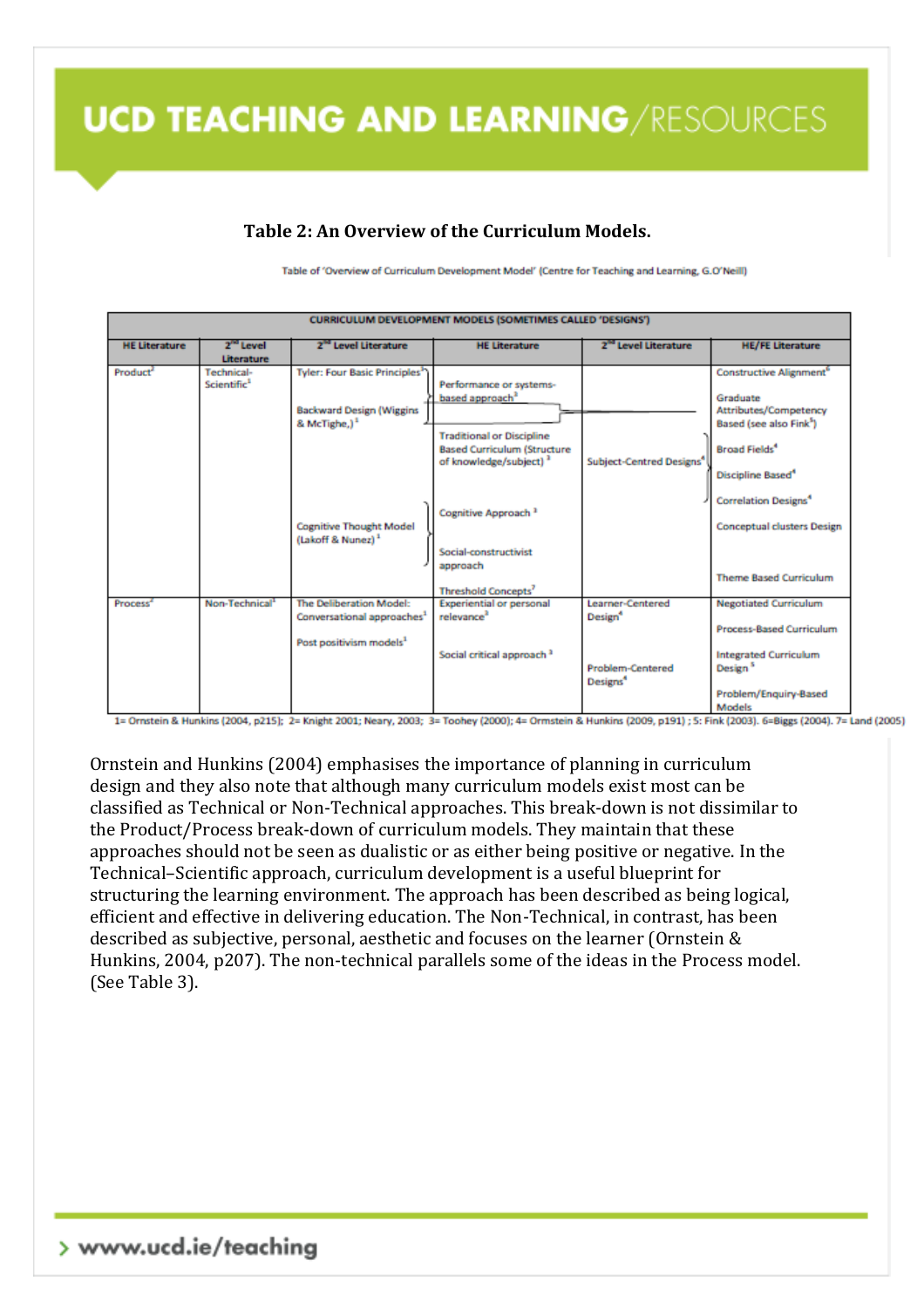#### **Table 3: Comparison of Technical/Scientific and Non-Technical/Non-Scientific Curriculum Approaches.**

#### **Technical /Scientific**

- Curriculum as plan or blueprint
- Definable process
- Means/end analysis
- Usually pre-ordained objectives
- **Emphasis on efficiency**
- Criticised as too linear
- Tyler

#### Non Technical/non scientific

- Questions assumptions of technical approach
- Questions universality/objectivity
- It stresses personal. subjective aesthetic nature of curriculum
- **Focus on learner**
- View learning as holistic
- Students as a participants

success of the curriculum?

In the Technical Scientific Approach, there are many different curriculum models. The original work, by Tyler (1949) can be seen as one of the models. His work equates with the Product model and is the foundation of the current Learning Outcomes Curriculum. A variation of the approach is the Backward Design Model, advocated by Wiggins & McTighe (2010), and is very popular with professional programmes as it links with the idea of Graduate Attributes and Competences. This approach is frequently used in curriculum design in the Irish context (O'Neill, 2010). Fink's (2003) popular curriculum model although non-technical and humanistic in its approach, also draws on the concept of 'looking-back' to design a programme.

| Example: Tylers (1949) Four<br><b>Basic Principles</b>                                                                                                                                                  | <b>Backward Design Model</b><br>(Wiggins & McTighe)                                                                                                                                                                           |  |
|---------------------------------------------------------------------------------------------------------------------------------------------------------------------------------------------------------|-------------------------------------------------------------------------------------------------------------------------------------------------------------------------------------------------------------------------------|--|
| • Define the purposes of the<br>Curriculum<br>• Define the educational<br>experiences related to the<br>purposes<br>• Define the organisation of<br>these experiences<br>• Define the evaluation of the | Draws from Architecture,<br>engineering and<br>educational design<br>• Commences with a<br>statement of end-points<br>• What do you want students<br>to know, do(discipline and<br>non-discipline)<br>• What evidence will be |  |
| purposes                                                                                                                                                                                                | collected to assess the                                                                                                                                                                                                       |  |

#### **Table 4: Two Examples of the Technical/Scientific Approach.**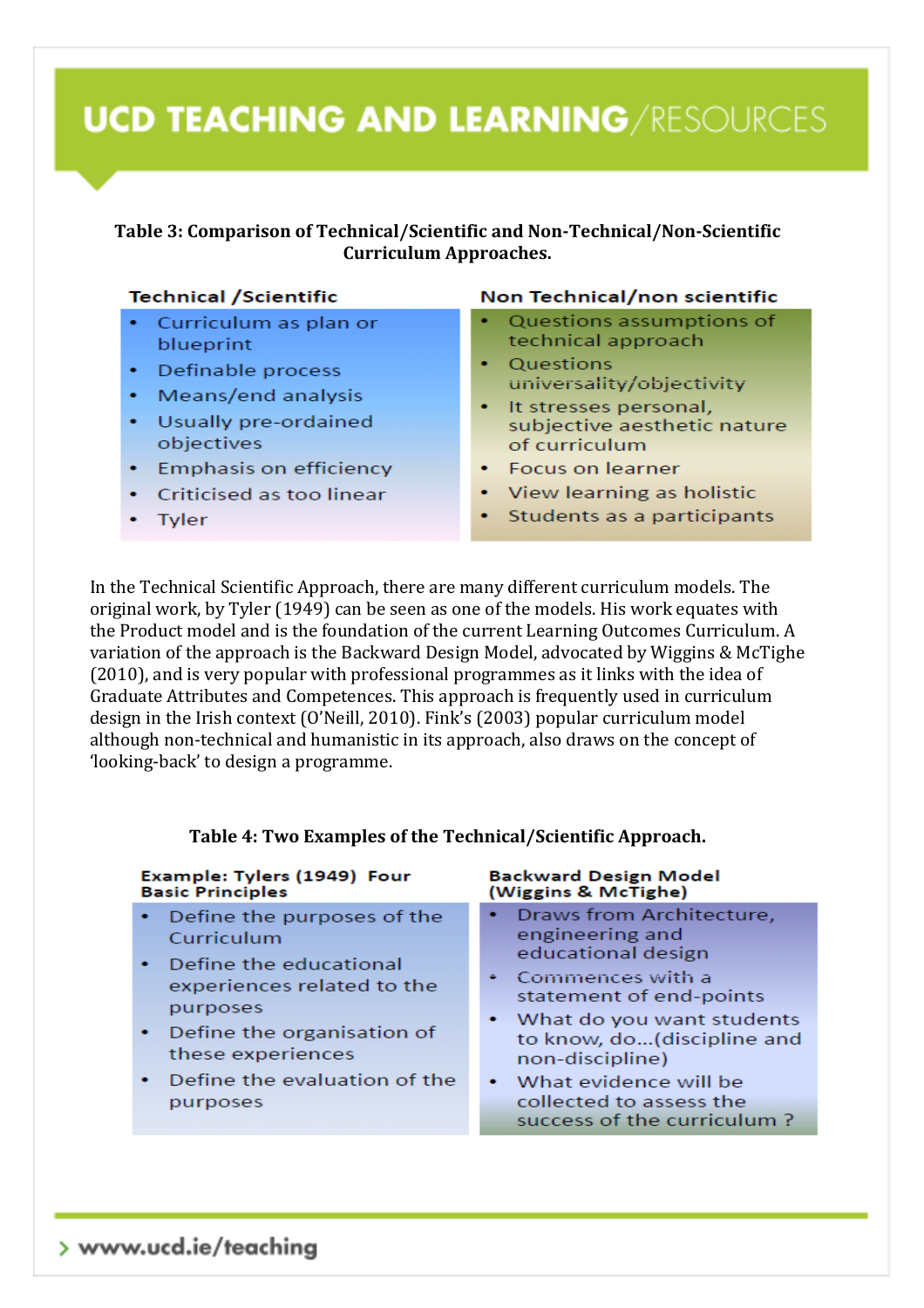Similarly, in the Non-Technical, non-scientific approach there are many different curriculum models (Ornstein and Hunkins, 2004). The key focus in this approach is not on the content, or learning outcomes, but on the learner. '*Subject matter tentatively selected in the development process has importance only to the degree that a student can find meaning in it for himself or herself'* (Ornstein and Hunkins, 2004, p207). The more student-centred approaches would align themselves with this approach. In higher education programmes today, there are aspects of this approach build in, often in the later years of a programme. However it is important to consider whether this approach can be strengthened in many programmes to allow for more a more student-centred approach.

Two examples of the non-technical approach are set out in Table 5 below. The Deliberative model (Ornstein and Hunkins, 2004) addresses the gap between complete freedom for students to choose what they would like to learn and the prescription of learning. The model suggest a deliberative process whereby the educators make known their ideas to the students and together plan a educational journey, constantly feeding back and adjusting this plan. The post-positivism models take this one step further, where they advocate less intervention by educators, even advocating chaos to occur in order that order may result. In this approach *'students are not presented with ideas or information with which they will agree, but with encounters with content arranged as such that students will see that they have to seek more to find frameworks and generate fresh understandings'* (Ornstein and Hunkins, 2004, p213) . This approach is challenging to record, without being prescriptive, however it can allow for unexpected and creative learning to occur.

#### **Table 5: Two Examples of the Non-Technical/Non-Scientific Approach.**

#### **The Deliberative Model**

- Focus on how select content, procedures and questions one would employ
- Reality exists in circles, not linear steps.
- Draws on systems theory
- E.g: Hunkins conversation approach

#### Post-positivism models

- Embrace uncertainty, chaos allowing order to emerge
- Curriculum should help student search for instabilities
- These do not result in a specified model (usually) but emphasise the social and emergent quality of curriculum

In the higher education literature, Toohey's (2000) key textbook on curriculum design, describes the main curriculum models in this context (See Table 2). She elaborates on how these models view knowledge, express goals, organise content, assess learning and what resources are needed. She also gives examples of where these models are used in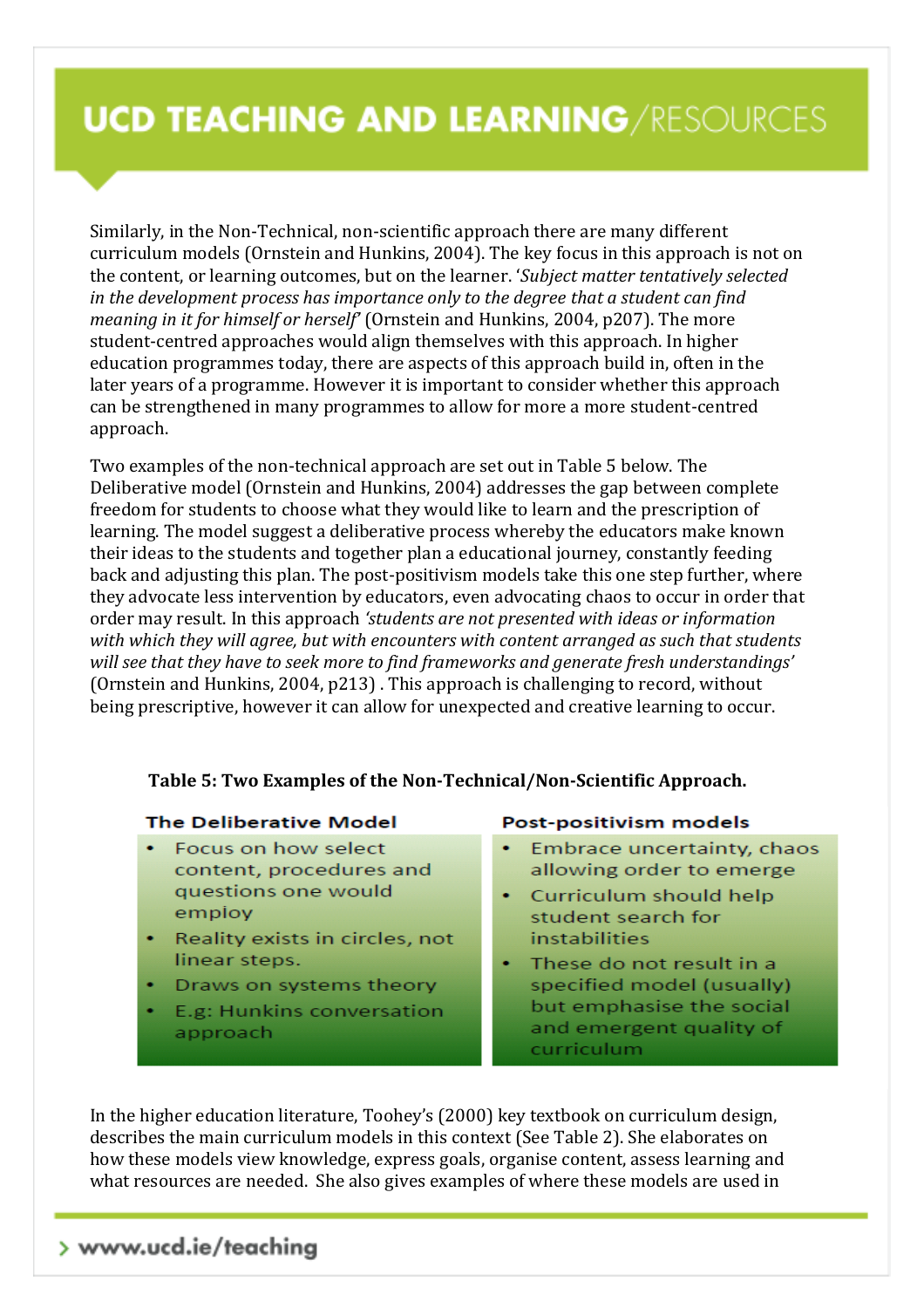different disciplines. Table 2 sets out how these parallel with the other authors mentioned in this resource guide. Her experiential and social crucial models are elaborated on in Table 6.

#### **Table 6: The Experiential and Social Critical Models (Toohey , 2000)**

### **Experiential**

### **Social Critical**

Belief in importance of personal relevance and learning from experience

- Adults learn in order to be able to do, solve problems, live life in a more satisfying way
- Curriculum organised around life situations
- Authentic assessments

'Seeks to develop a critical consciousness in students so that student become aware of the present ills of society and are motivated to alleviate them'

- Content drawn from significant social problems of the day
- Collaborative group work/projects

There are a collection of models that are organised around how students cognitively process information either individually or how this is enhanced by groups/peers. These can vary from the more cognitive information processing models to the more social models, i.e. social constructivism. A popular approach that is emerging in this area (which is also aligned with subject-centred design) is that of organising curriculum around the key challenging, yet significant, conceptual areas in a discipline. Land et al (2005) have described these areas as threshold concepts. This approach seems to have become popular with the more technical/scientific approaches, for example, 'programming' as a threshold concept in Computer Science.

Another way of exploring these models, is examining them in more depth from the Subject-Centred or Learner-Centred Models (described as 'Designs' by Ornstein & Hunkins, 2004). As can be seen in Table 2, this idea can also be traced back to the idea of Product/Process or Technical/Non-Technical divisions. Tables 7 and 8 list out some ways in which these designs are approached.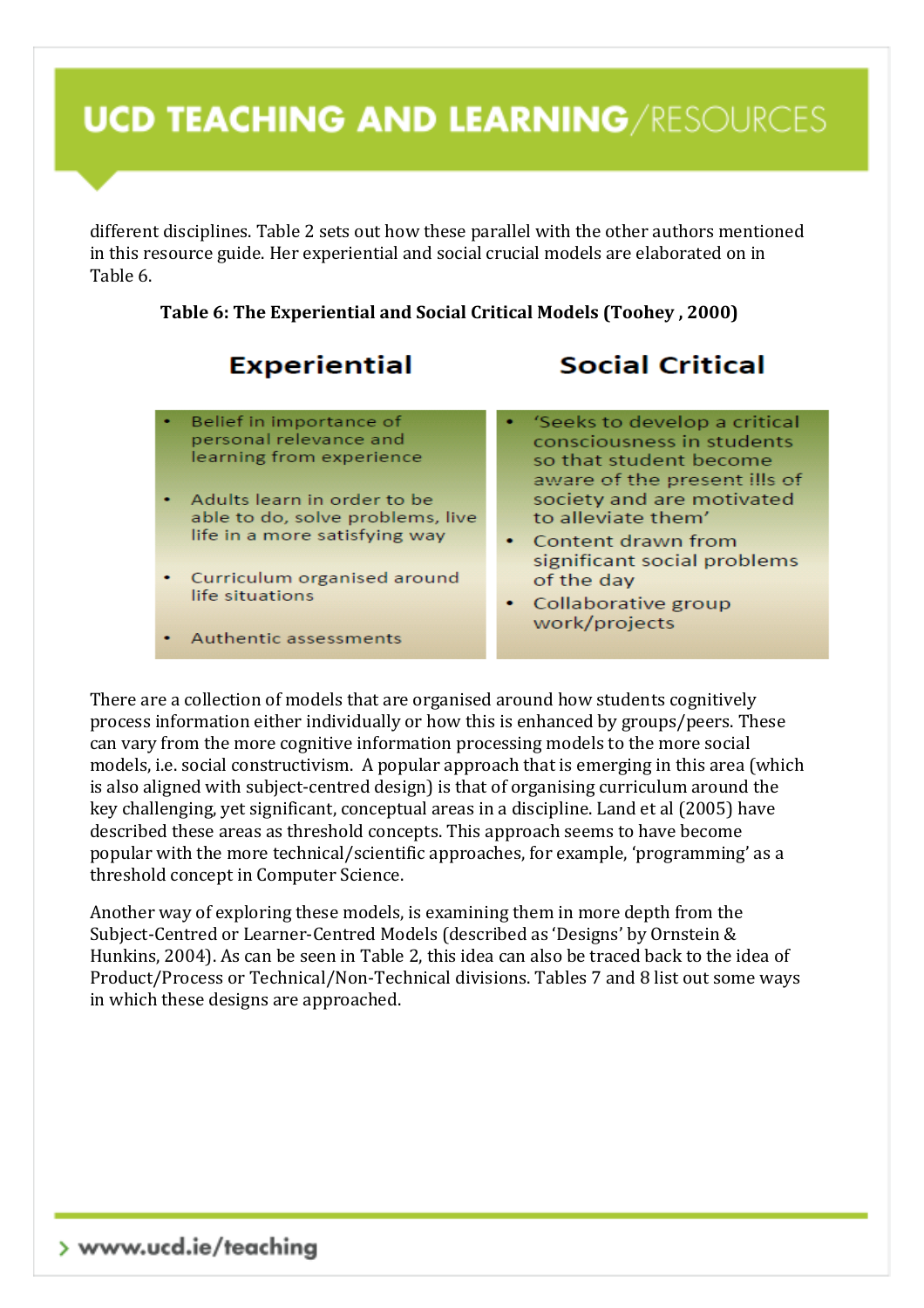**Table 7: Subject-Centred Designs**

### **Subject-Centred Designs**

| <b>Discipline Based</b>    | Centered on the conceptual structures of the<br>discipline and inform the work of people in the<br>discipline (they ignore knowledge that lie<br>between disciplines but may be the future) |
|----------------------------|---------------------------------------------------------------------------------------------------------------------------------------------------------------------------------------------|
| <b>Broad Fields</b>        | Merge several disciplines into an<br>interdisciplinary subject area (allow more<br>correlation, integration, holism), e.g. Science,<br>Social Studies, Humanities,                          |
| <b>Conceptual Clusters</b> | Broad Fields can have clusters: e.g. 'Science,<br>Technology and Society' or 'Colonialism', etc.                                                                                            |
| <b>Theme-Based</b>         | Emphasises importance of finding patterns/<br>relationships between concepts. Based on<br>culture, experiences.                                                                             |

#### **Table 8: Learner-Centred Designs**

### **Learner-Centred Designs**

| <b>Negotiated</b>                  | Students, within some boundaries of the<br>resources available, negotiated what they will<br>/need to learn. Use of learning contracts, variety<br>of assessments                                  |
|------------------------------------|----------------------------------------------------------------------------------------------------------------------------------------------------------------------------------------------------|
| <b>Process Based</b>               | Emphasis on the process of learning, i.e. critical<br>thinking, information retrieval, less on the<br>content. Assessment should reflect the process,<br>i.e. self assessment, reflection, etc.    |
| Integrated<br><b>Curriculum</b>    | Design that encourage integration of concepts<br>across, within and to future knowledge. (Finks:<br>Significant Learning; Spiral Curriculum)                                                       |
| <b>Problem-Based</b><br>Curriculum | The learning that results from the process of<br>working towards the understanding of a<br>resolution of a problem. The problem is<br>encountered first in the learning process<br>(Barrows, 1980) |

Many of the Learner-Centred designs are used where educators feel the students may be able to make more informed decisions, such as Masters programmes and in Adult Education programmes. However, where resources will allow, this assumption could be challenged and maybe students in earlier years of a programme or throughout an undergraduate programme, may be able to make these decisions. Problem-Based learning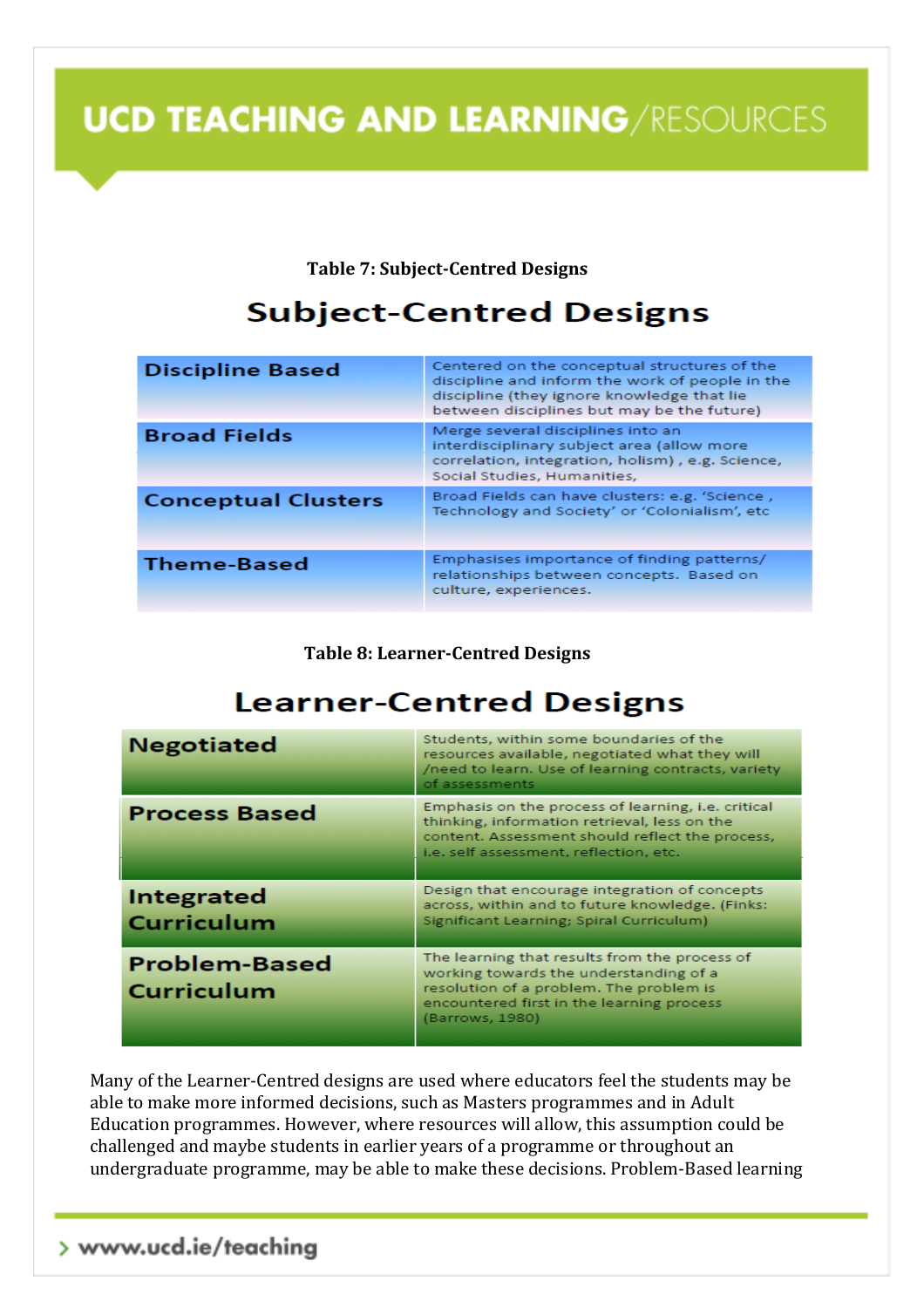is a curriculum model particular, but not exclusively, advocated in professional programmes (For more details on this approach see: Barrett et al (2005) Handbook of Enquiry and Problem-based Learning Irish Case Studies and International Perspectives <http://www.aishe.org/readings/2005-2/> )

#### **In Conclusion**

This resource guide gives an overview of the literature on these curriculum models. No *one* model is ideal and no *one* model may suit a full programme. However, identifying and being consistent with these models will help support cohesion and clarity of approaches in your programme. For example, it is typical in some Science and Professional Health Science programmes that the early years may have a more technical-scientific approach, whereas later years may have a more experiential approach. However, in relation to student engagement could these models be more integrated and streamlined across a programme? Is it valuable to think back over a programme and question what would a graduate remembers, and still finds helpful, three years later (Fink, 2003)?

As a programme team it is worth exploring your views on these different models and using them to help design and deliver your programme to obtain the best and most coherent educational experience for both your students and the staff who teach on this programme.

#### **References**

- Barnett, R. & Coates, K. (2005). A schema. In *Engaging the curriculum in higher education* (pp67-69). Berkshire: SRHE & Open University Press.
- Biggs, J (2004) Constructing Learning by Aligning Teaching: Constructive Alignment, in, *Teaching for Quality Learning at University*. pp11-33. 2nd Edition. Berkshire: SRHE and Open University Press.
- Diamond, R.M. (1998) *Designing and Assessing Courses and Curricula: A Practical Guide*. San Fransisco: Jossey-Bass.
- Dirkx, J. and Prenger, S. (1997). A Guide for Planning and Implementing Instruction for Adults: A Theme-Based Approach. San Francisco: Jossey-Bass.
- Fink, L. D.. 2003. *Creating significant learning experiences: An integrated approach to designing college courses.* San Francisco: Jossey-Bass. See also: <http://www.ysu.edu/catalyst/PastEvents/2005/FinkIDGuide.htm>

Gosling, D. (2009) Learning Outcomes Debate. Accessed 12th Sept, 2009 [http://www.davidgosling.net/userfiles/Learning%20Outcomes%20Debate\(1\).pdf](http://www.davidgosling.net/userfiles/Learning%20Outcomes%20Debate(1).pdf)

- HEA, Higher Education Academy (2006). *Curriculum Design*. Retrieved February 10th, 2006, <http://www.heacademy.ac.uk/795.htm>
- Hussey, T, & Smith, P. (2008) Learning Outcomes : A Conceptual Analysis. *Teaching in Higher Education*. 13 (1), 107-115.
- Hussey, T. & Smith, P (2003) The Uses of Learning Outcomes. *Teaching in Higher Education,* Vol. 8, No. 3, 2003, pp. 357–368